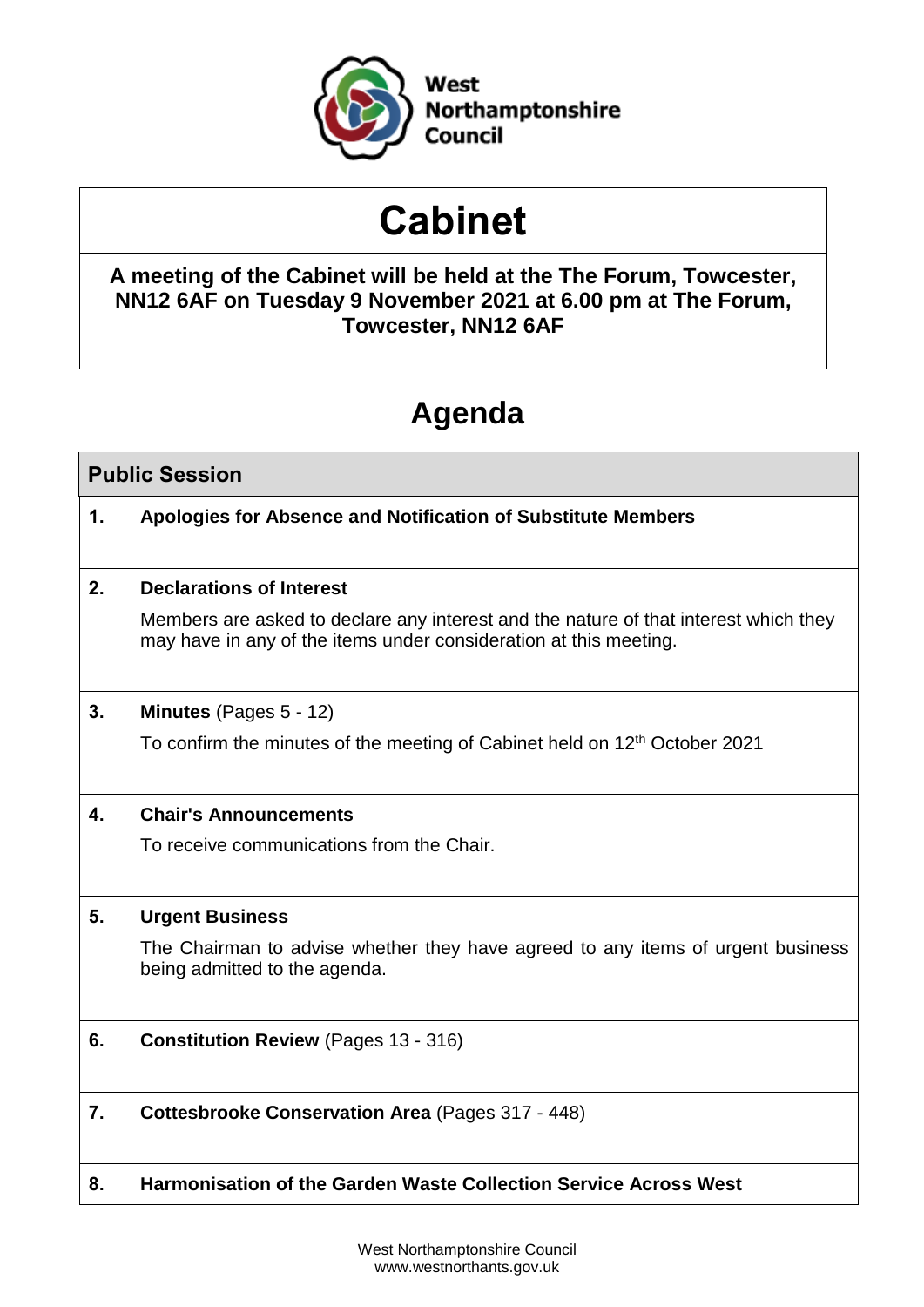|     | Northamptonshire (Pages 449 - 466)                                                                                                                                                                                                       |
|-----|------------------------------------------------------------------------------------------------------------------------------------------------------------------------------------------------------------------------------------------|
| 9.  | Upper Nene Valley Gravel Pits Special Protection Area (Pages 467 - 528)                                                                                                                                                                  |
| 10. | Local Council Tax Reduction Scheme 2022-2023 (Pages 529 - 562)                                                                                                                                                                           |
| 11. | Grant of Long Lease to the Wildlife Trust for Bedfordshire, Cambridgeshire and<br>Northamptonshire of Barnes Meadows Nature Reserve, Northampton (Pages<br>$563 - 568$                                                                   |
| 12. | Decisions taken by the Leader of the Council under urgency procedures:<br>Northampton Partnership Homes - Westbridge lease and development,<br>Planning Policy Committee and Appointment to West Midlands Rail Ltd (Pages<br>$569 - 580$ |

Catherine Whitehead Proper Officer 1 November 2021

#### **Cabinet Members:**

Councillor Rebecca Breese Councillor Matt Golby

Councillor Malcolm Longley Councillor David Smith

Councillor Jonathan Nunn (Chair) Councillor Adam Brown (Vice-Chair)

Councillor Fiona Baker Councillor Lizzy Bowen Councillor Mike Hallam Councillor Phil Larratt

### **Information about this Agenda**

#### **Apologies for Absence**

Apologies for absence and the appointment of substitute Members should be notified to [democraticservices@westnorthants.gov.uk](mailto:democraticservices@westnorthants.gov.uk) prior to the start of the meeting.

#### **Declarations of Interest**

Members are asked to declare interests at item 2 on the agenda or if arriving after the start